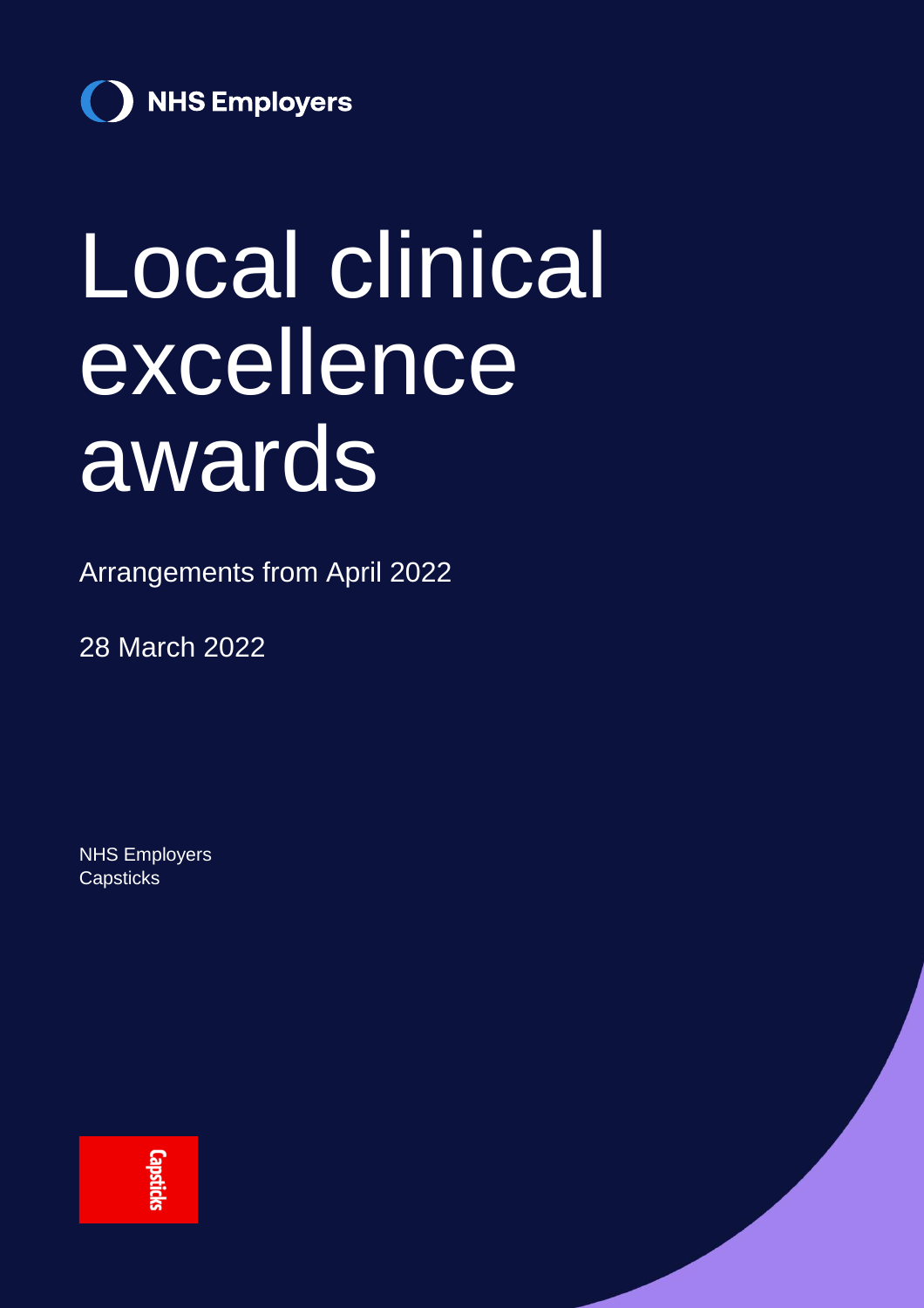### About

This employer briefing, developed in collaboration with Capsticks, provides some information about the contractual requirements and expectations on employers when delivering local clinical excellence award (LCEA) schemes under new arrangements.

It is the first in a series of materials from NHS Employers, produced to support employers to design and deliver their own local award scheme.

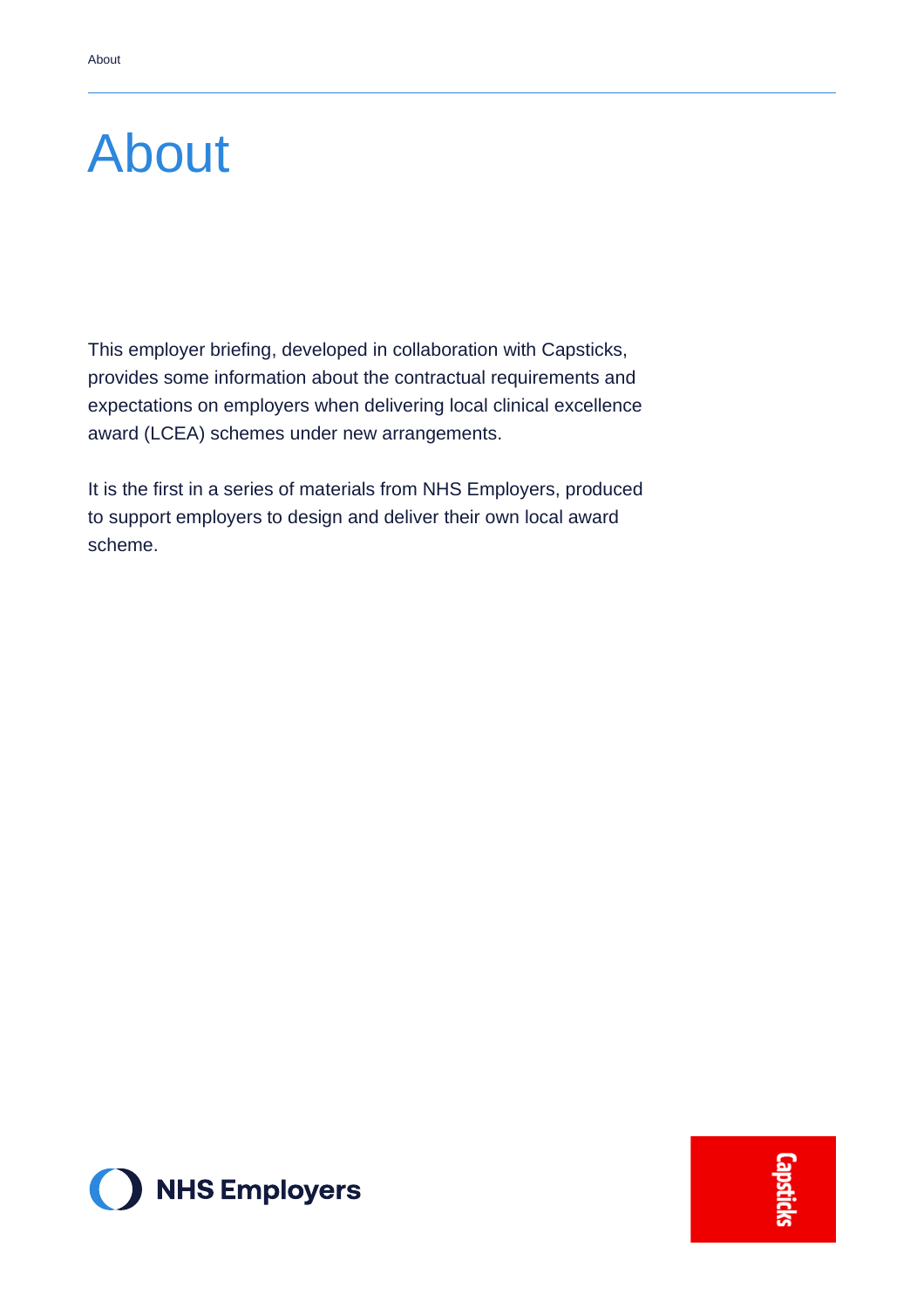### **Background**

NHS Employers, the British Medical Association (BMA) and HCSA have been unable to reach agreement on a new scheme in respect of LCEAs, following the rejection of the proposed scheme by both trade unions.

In the absence of an agreement being reached, schedule 30 of the terms and conditions – consultants (England) 2003, sets out the contractual provisions that take effect from 1 April 2022. These provisions were confirmed in 2017 when the interim LCEA arrangements were agreed (covering 2018/19 - 2021/22 rounds) and were only to take effect in the absence of an agreement being reached on a new set of arrangements. The provisions require organisations to continue to invest in and run annual LCEA rounds but with a greater degree of flexibility about how they do this.

Below we consider implementation of the schedule 30 provisions which are effective from 1 April 2022 and questions employers are likely to ask in respect of LCEAs moving forward.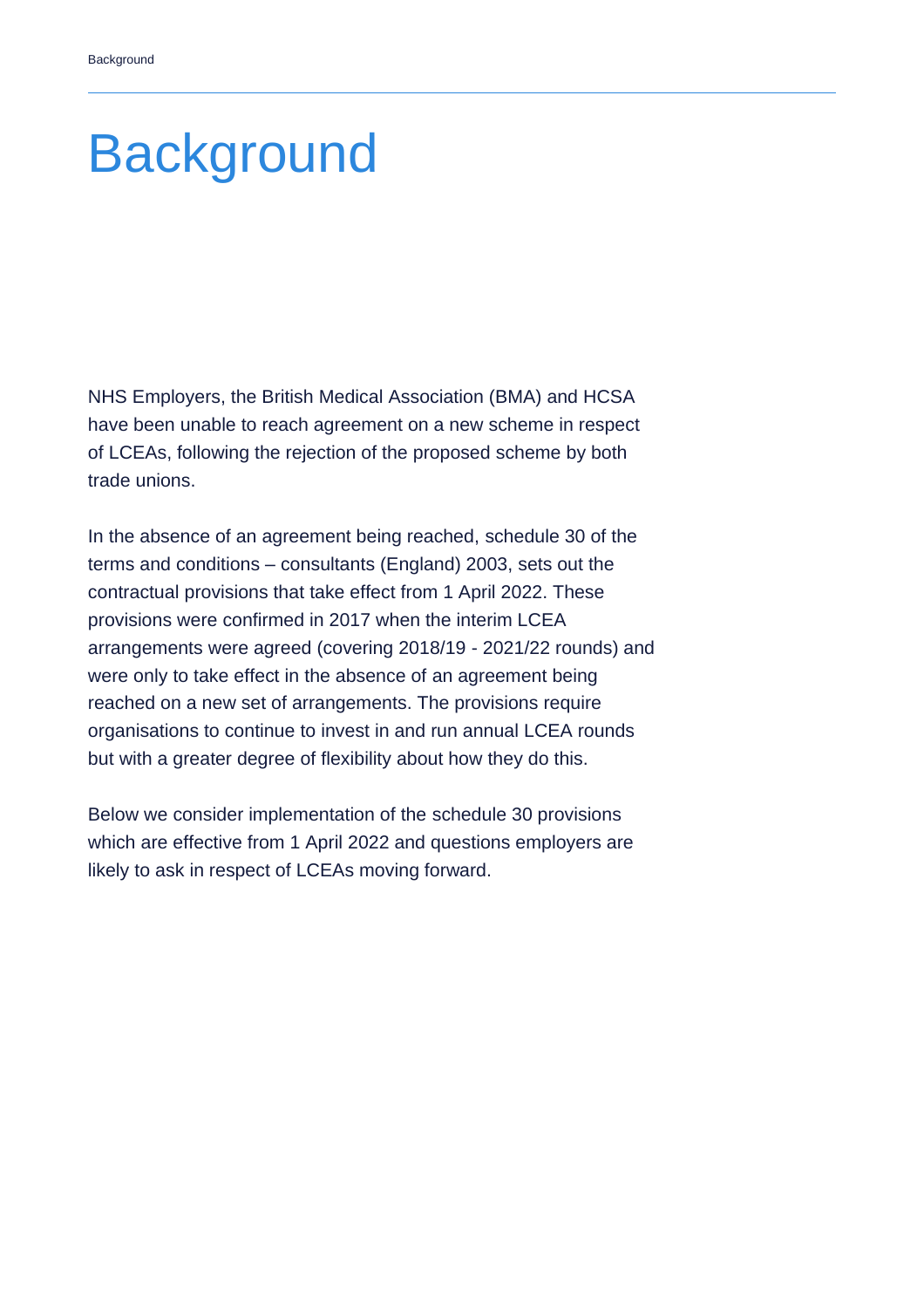## Local LCEA schemes

Schedule 30 sets out the rules which will apply to LCEA schemes from 1 April 2022. It provides that local variations, whereby current LCEA arrangements are altered at a local level, can be introduced through consultation with joint local negotiation committees (JLNCs) provided the following provisions are not varied:

- 1 LCEAs will be non-consolidated and non-pensionable and will be payable for a period of up to three years, paid annually by lump sum and will not include an uplift for those undertaking additional programmed activities (APA).
- 2 The minimum amount invested and paid annually in LCEA per eligible full-time equivalent (FTE) consultant within each employing organisation will be no less than the level spent on pre-2018 LCEA in 2016/17 (circa £7900) per FTE (the exact value will be confirmed in an updated schedule 30 in due course). For these purposes 'eligible' will be defined as substantively employed consultants with at least one year's service (on 1 April of the award year) at consultant level who do not hold a National Clinical Excellence Award (NCEA), a National Clinical Impact Award (NCIA) or a distinction award.
- 3 The LCEA award values will be subject to uplift in line with the outcome of recommendations made by the Doctors' and Dentists' Review Body (DDRB) that are confirmed by the Department of Health and Social Care (DHSC).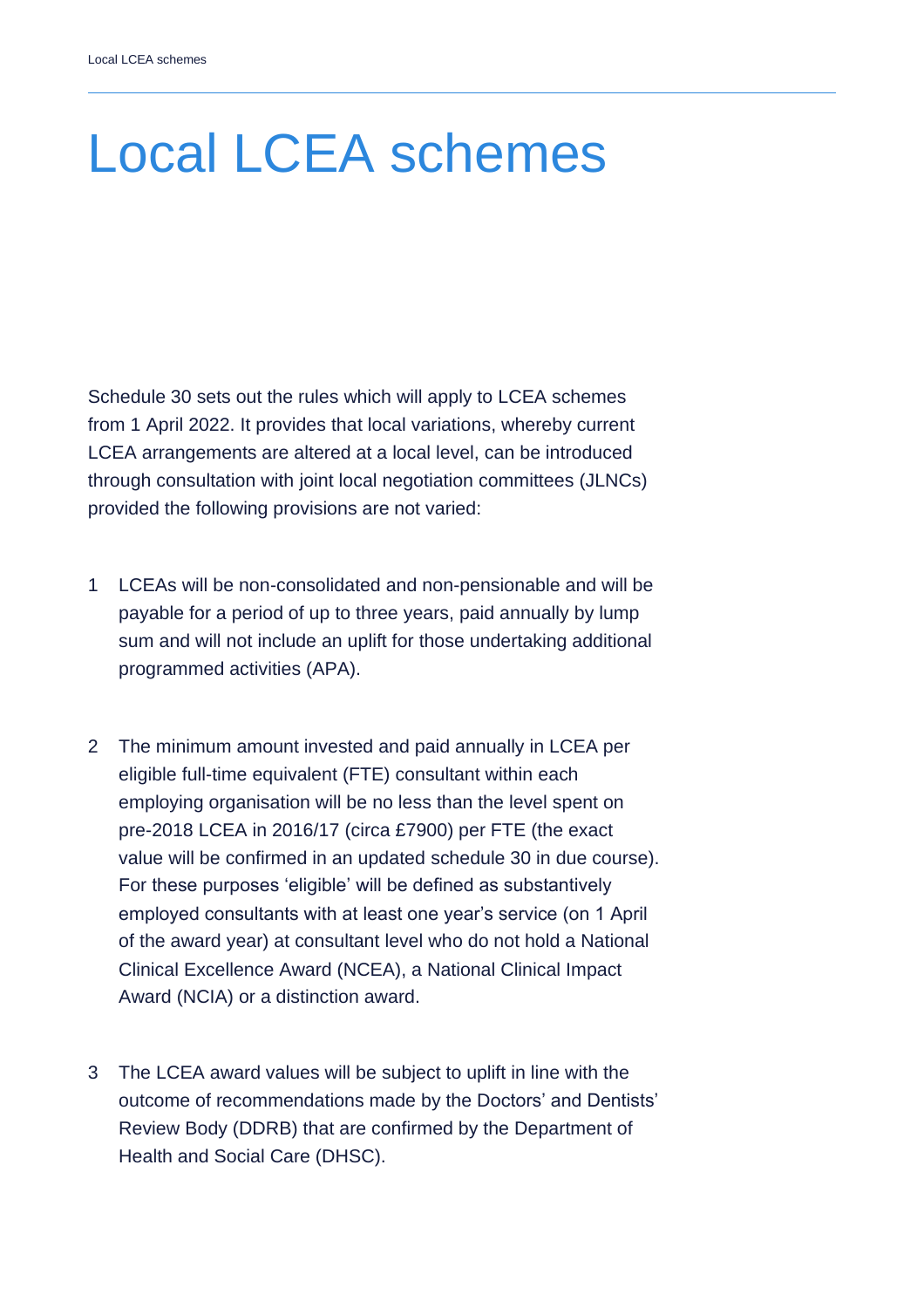- 4 Spend on LCEAs from this sum will include monies expended on:
	- i the continued payment of consolidated pre-2018 LCEAs
	- ii costs associated with the reversion mechanism for NCEA holders, from 1 April 2022
	- iii LCEAs.
- 5 Pre-2018 LCEAs will be retained for pre-2018 LCEA holders and these awards shall remain pensionable and consolidated but subject to the review process set out in schedule 30. Pre-2018 LCEA holders will continue to receive uplifts when undertaking APA and award values will be subject to uplift in line with recommendations made by the DDRB that are implemented by the DHSC.
- 6 Level 9 pre-2018 LCEAs will continue to be subject to renewal arrangements.
- 7 Any LCEA scheme must include an appeals mechanism.
- 8 Reversion to pre-2018 LCEA awards for NCEA holders who are unsuccessful in their applications for NCEA renewal, will continue to apply where the individual previously held a pre-2018 LCEA. NCEA holders who have reverted to a pre-2018 LCEA will have these awards reviewed three years after the date of the reversion.

Subject to points 1-8 above and the provisions regarding review and reversion as set out in schedule 30, employers are free to introduce local new LCEA schemes which differ from current LCEA schemes in consultation with their JLNC.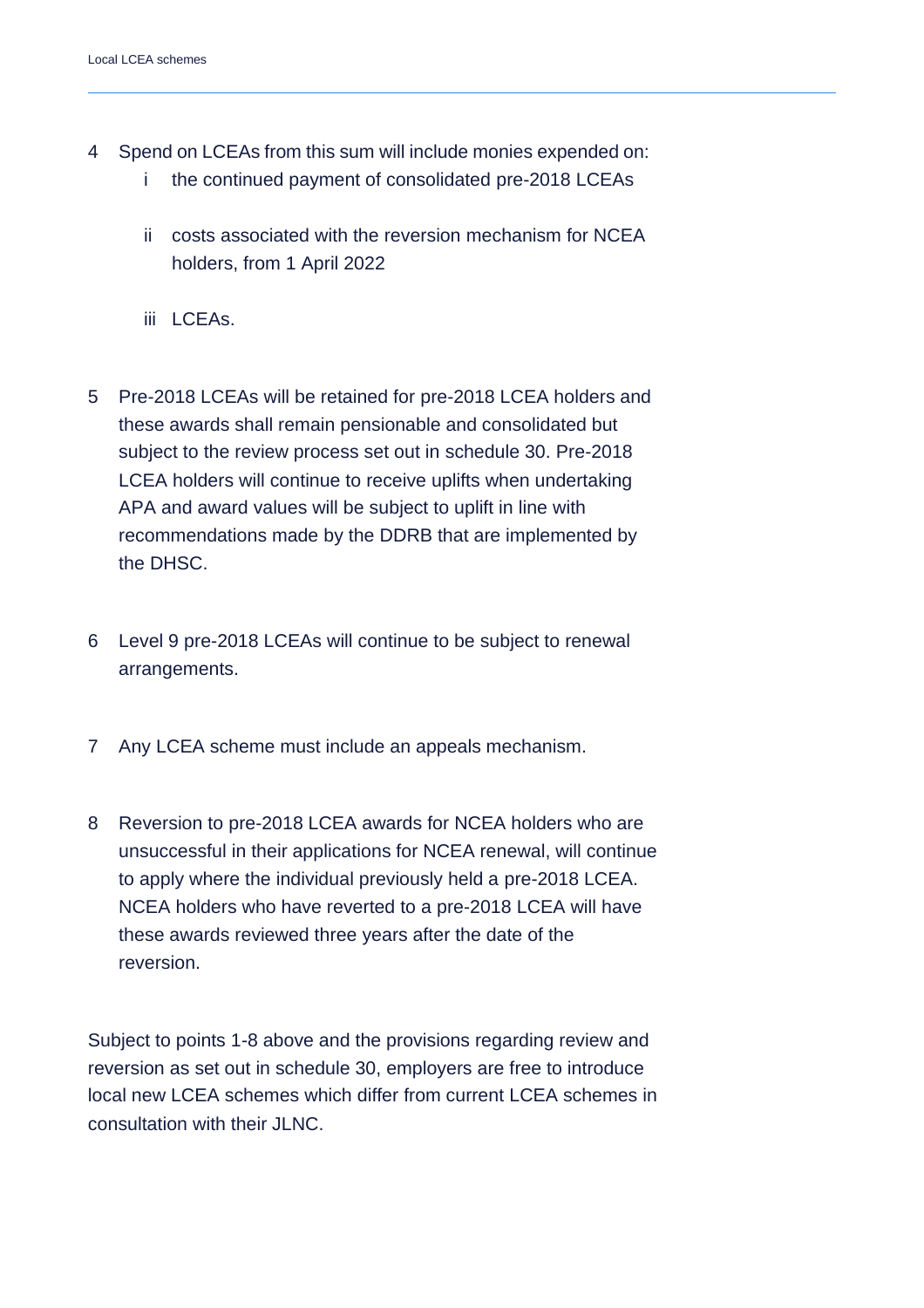### FAQs regarding schedule 30

#### **Employers can introduce LCEA schemes which vary from previous LCEA arrangements in consultation with JLNC. What does "in consultation" mean?**

'Consultation' in an employment context means management actively seeking and considering relevant parties' views before making a decision but does not require agreement between the parties. Therefore, provided an employing organisation completes meaningful consultation on a local LCEA scheme which varies from previous LCEA arrangements, it could proceed to implement the new scheme even if it is not agreed by the JLNC.

It will also be important to consider local recognition agreements regarding their scope and whether introducing a new LCEA scheme requires local collective agreement.

#### **How should we calculate the LCEA fund?**

From 1 April 2022, the full time equivalent (FTE) method of calculation should be used in calculating the fund (referring to, "minimum amount invested and paid annually in future LCEA per eligible full time equivalent (FTE) consultant"). For these purposes 'eligible' will be defined as substantively employed consultants with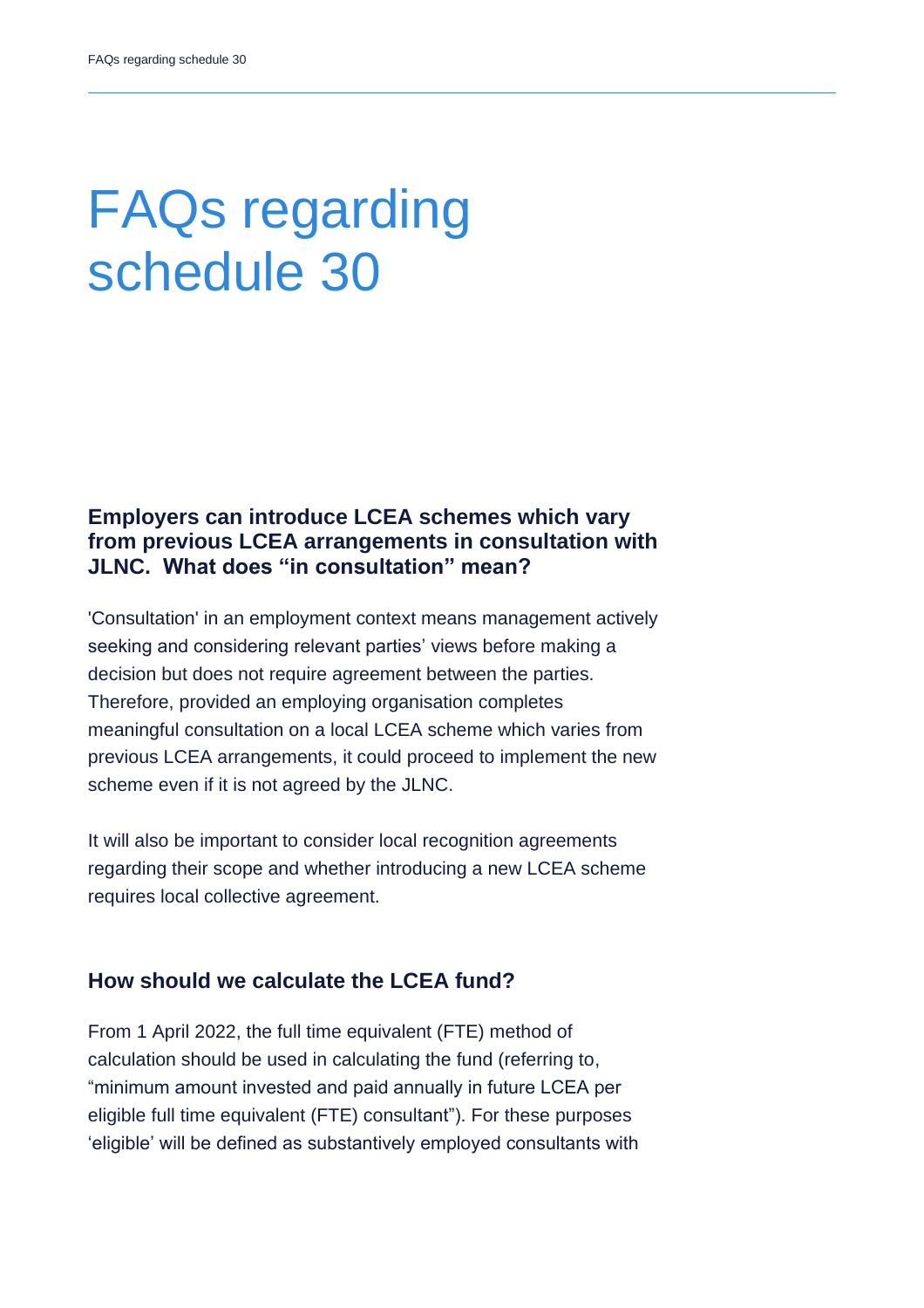at least one year's service (on 1 April of the award year) at consultant level who do not hold an NCEA, NCIA or a distinction award.

#### **Do we include clinical academics in the calculation of the LCEA fund?**

Clinical academics are not substantively employed by NHS organisations, but instead hold honorary contracts with them, and so are not 'eligible' for the purposes of the calculation of the LCEA fund. However, the expectation of the parties is that clinical academics will continue to be considered eligible to apply for LCEAs. Where a clinical academic is accepted as eligible to receive an award, additional funds will need to be provided by the employer to ensure that funding is not diluted for those with a contractual right to be considered eligible.

#### **Can funds be rolled over from one year to the next?**

Schedule 30 sets out that the minimum amount paid annually in LCEAs per eligible FTE consultant would be no less than the level spent on pre-2018 LCEA in 2016/17 and expressly stated that funding could not be deferred and must be awarded in full each and every year, unless there was agreement with the JLNC that any uncommitted funds would be carried forward and spent on awards in the following year.

The provisions regarding LCEAs awarded from 1 April 2022 state that they must be "paid annually" but do not deal specifically with use of funds or an exception to spending the whole fund and carrying forward uncommitted funds with JLNC agreement. The absence of express wording regarding an exception and reference to LCEAs being paid annually means, in our view, that all LCEA funds must be paid out each year and cannot be "rolled-over", even with the agreement of the JLNC.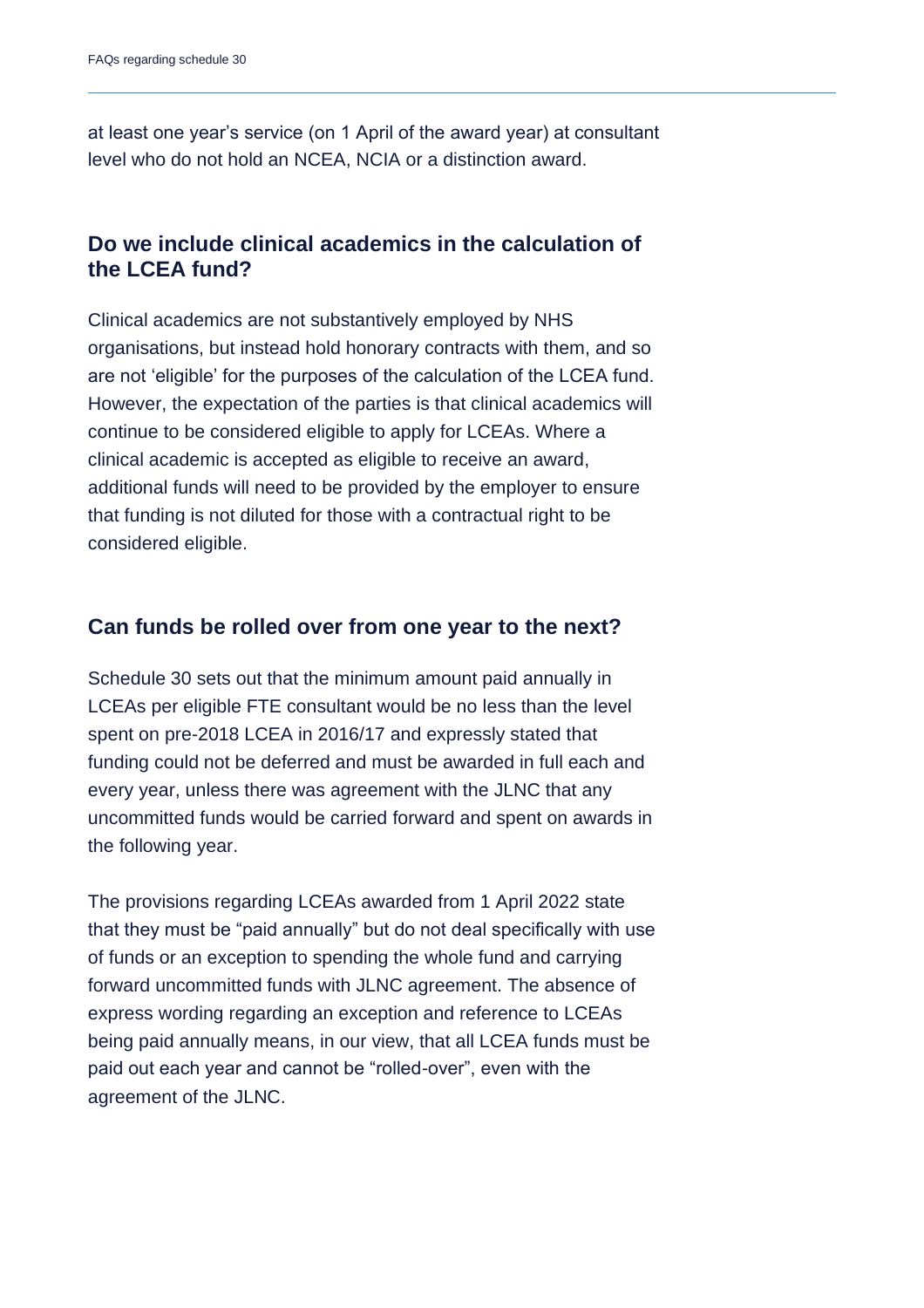### **Can we continue to distribute funds equally as we did during the pandemic?**

Schedule 30 sets out that LCEA schemes must be run with reference to amended 2012 ACCEA guidance on employer-based awards. The value of awards under that guidance is dictated by the points awarded through the assessment process, with the exception of equal distribution during the years of the pandemic.

From 1 April 2022, locally, a JLNC could choose to make equal payments in the same way as for the last two years of the pandemic, particularly as this would be a quick and easy way to distribute funds, albeit not in accordance with the purpose of LCEAs which is to award individual performance. No further reference is made to the ACCEA guidance from 1 April 2022 onwards, but there are references to "performance pay" and so equal distribution from 1 April 2022 may be challenged.

#### **Is there a specific appeals mechanism we need to put in place?**

There are no provisions within schedule 30 which dictate the appeals mechanism to be put in place, only that any locally agreed scheme must include an appeals mechanism, giving organisations freedom in this regard.

#### **What happens to newly awarded LCEAs when individuals move between organisations?**

Under the rules which apply to pre-2018 LCEAs, where an individual in receipt of a pre-2018 LCEA moves to another employer to which schedule 30 applies and continues to work within the speciality for which the award was made, the award will continue to be paid by the new employer, subject to the provisions on change of circumstances as set out in the amended 2012 ACCEA guidance on employerbased awards. If the award holder ceases to work for any employer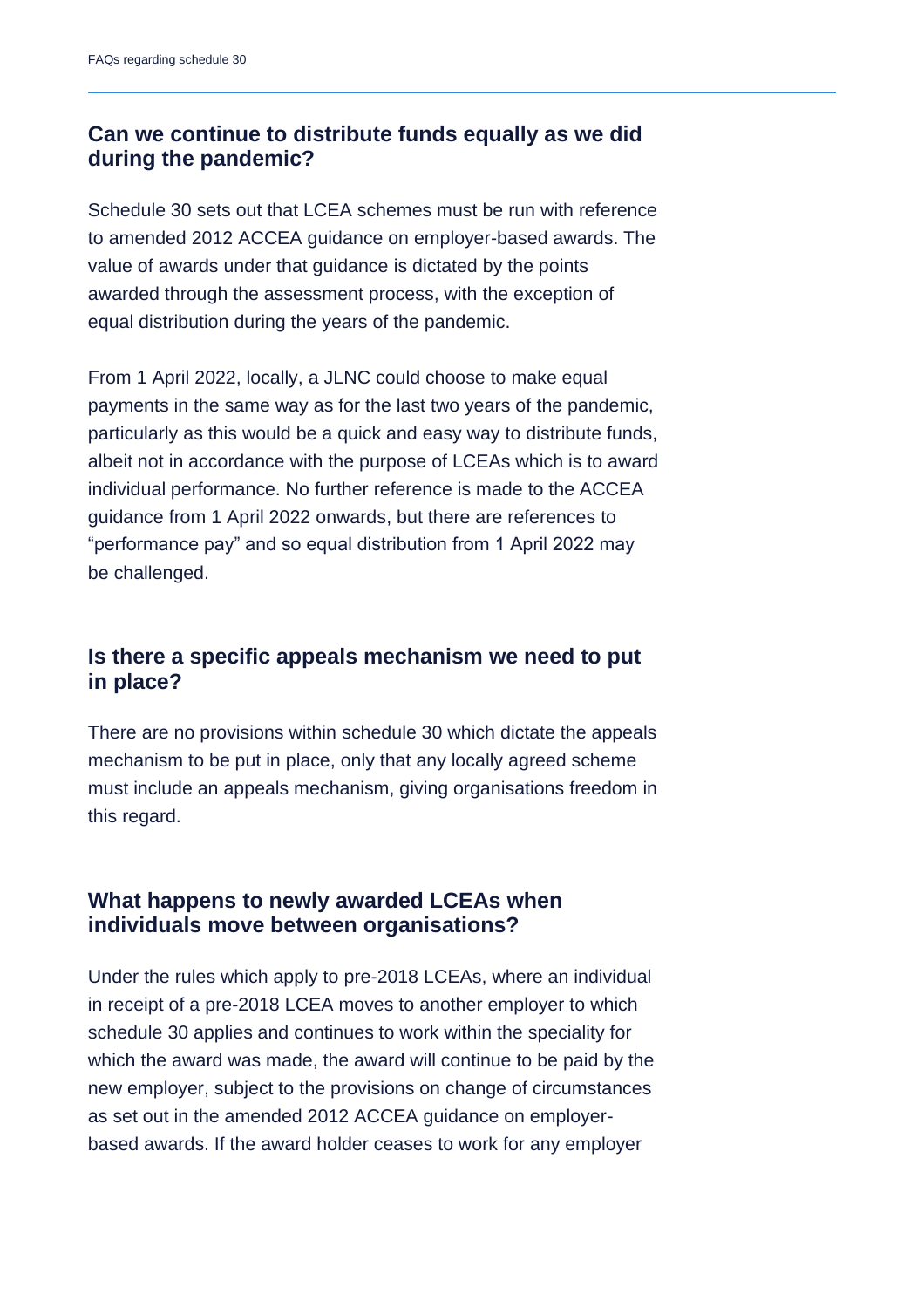to which the schedule applies, they will no longer receive any award value from the date that they leave their employer.

There are no express provisions on a change of employer for LCEAs awarded under an LCEA scheme from 1 April 2022 and so employers have the ability to move away from the previous provisions and refuse to recognise an LCEA awarded by a previous employer. However, doing so is likely to cause difficulties from a staff engagement and recruitment perspective.

#### **What are the general risks around employers not meeting their legal obligations under the terms of schedule 30?**

Generally, the risk of not meeting contractual obligations under schedule 30 is a claim from an individual that, had the terms been applied correctly, they would have received a higher level of LCEA payment. An individual bringing such a claim would require good evidence to show that was indeed the case.